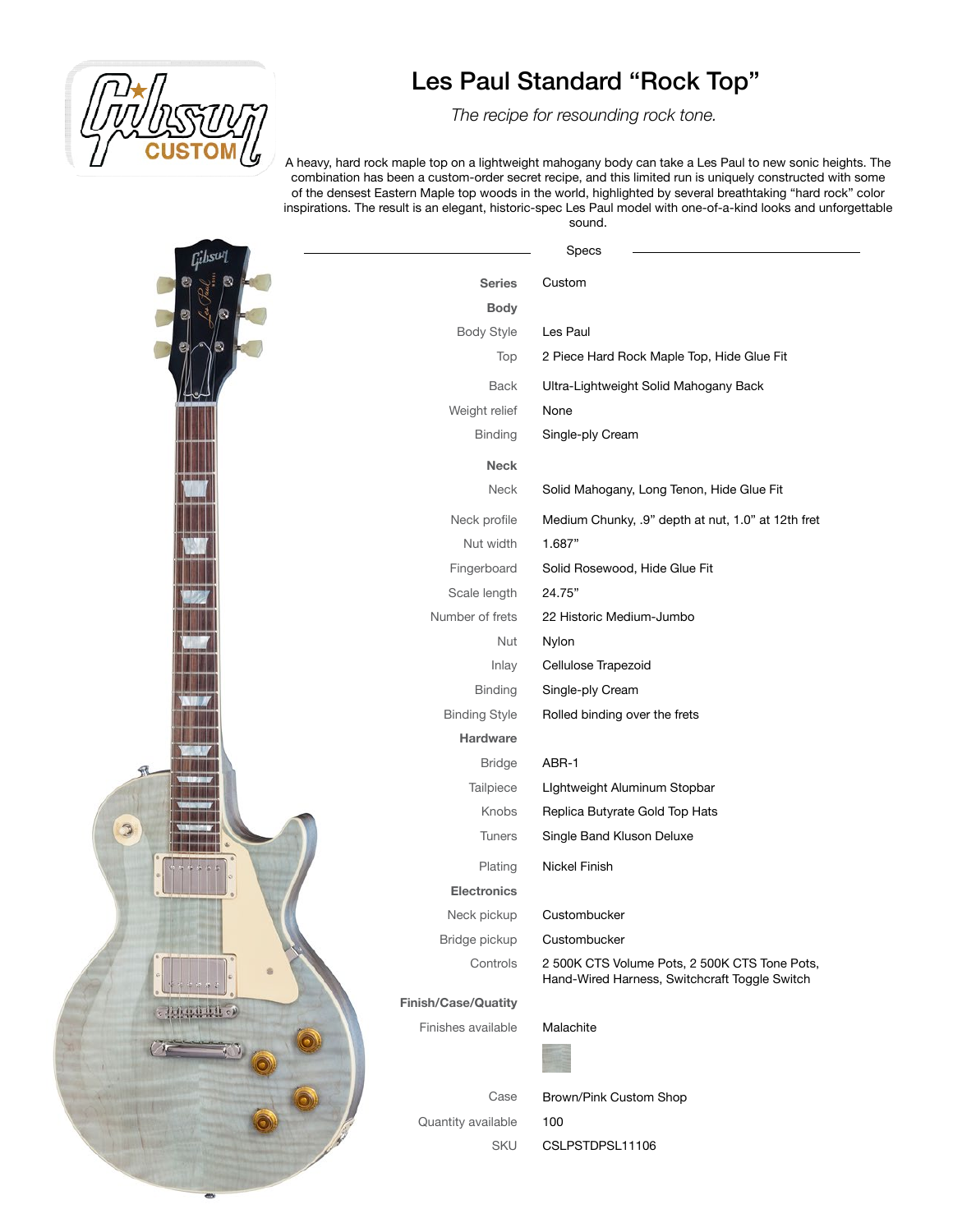

 *The recipe for resounding rock tone.* 

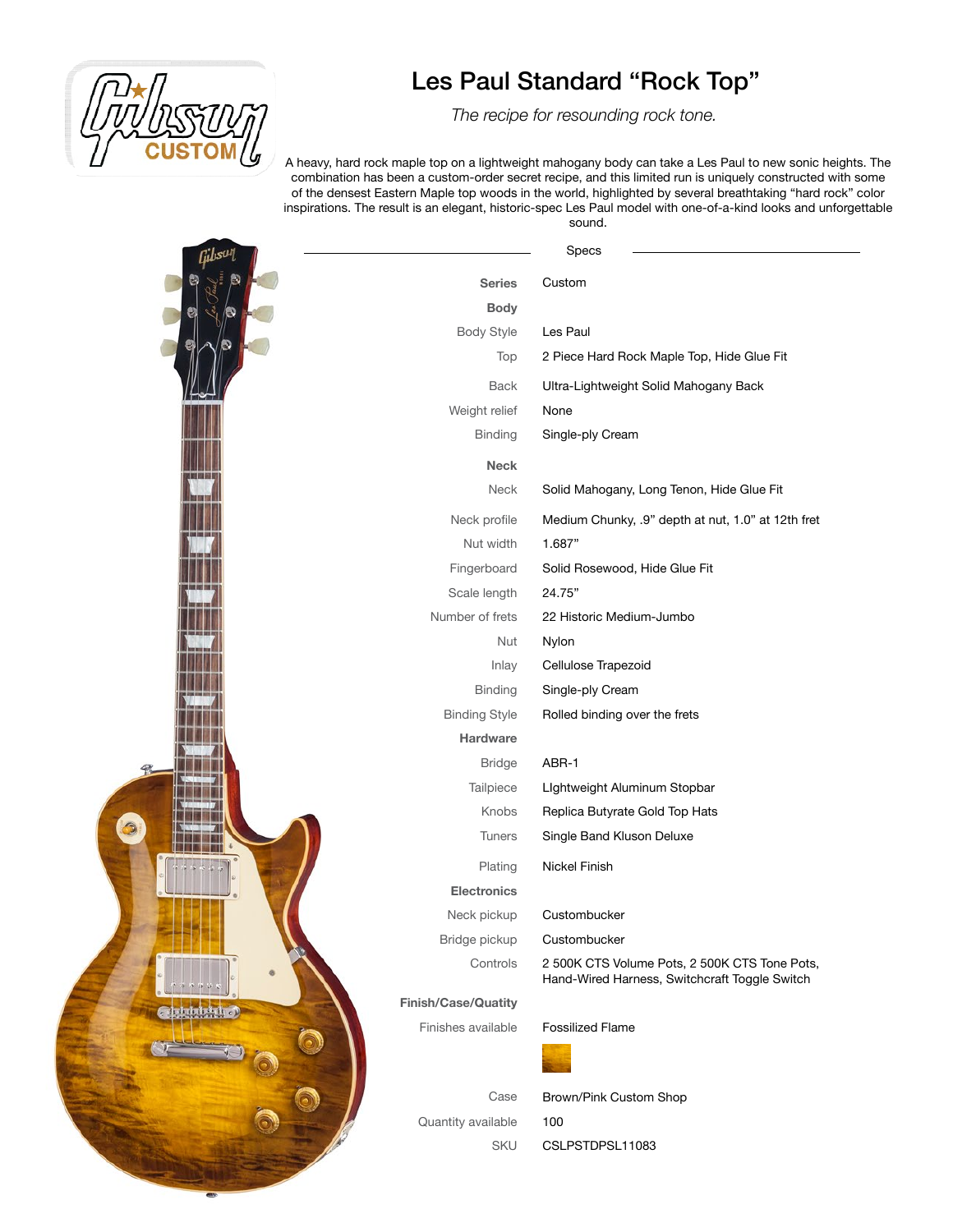

 *The recipe for resounding rock tone.*